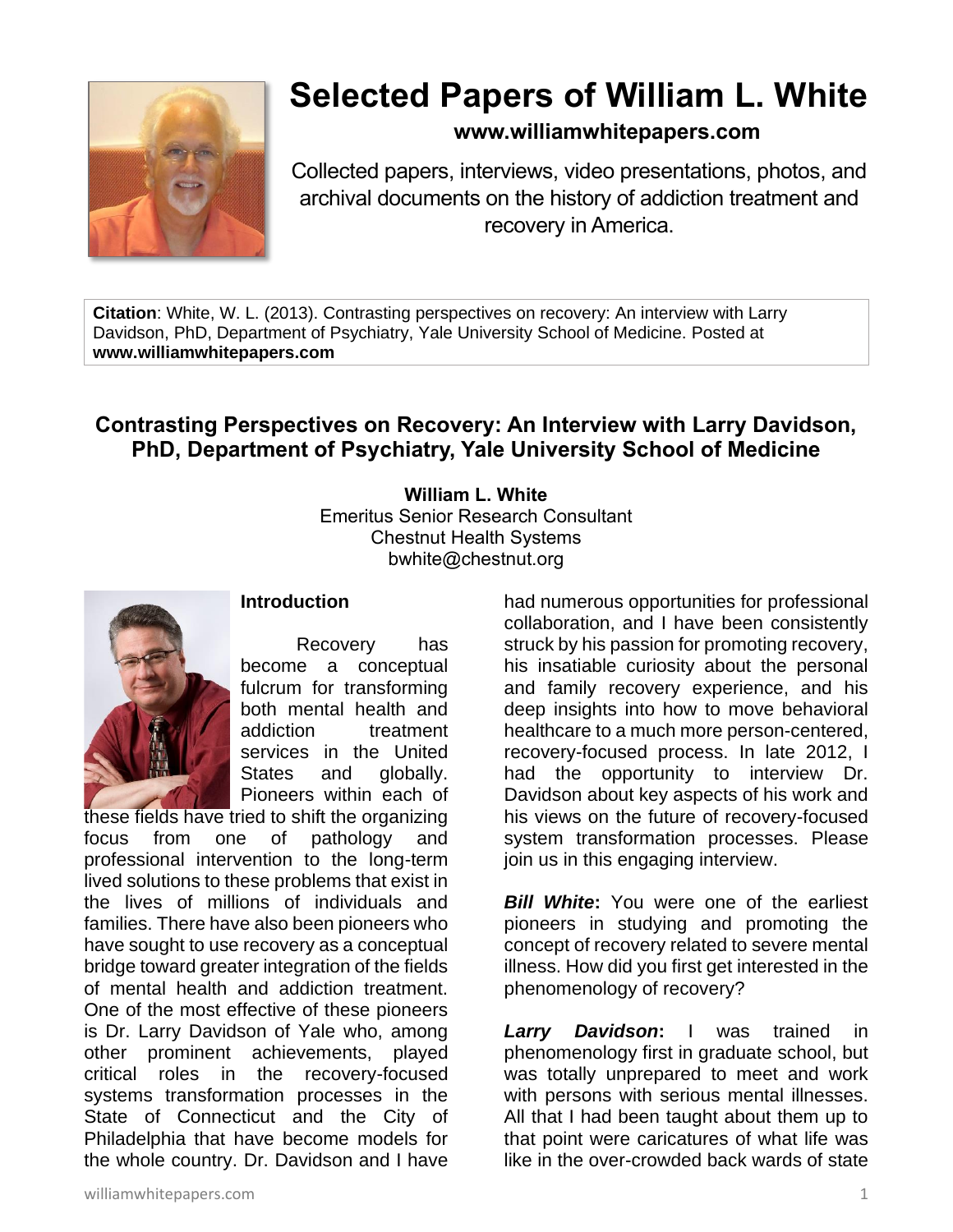hospitals. When I got to Yale for my clinical internship, I had the great fortune of meeting and then working with John Strauss, MD, who was the first American investigator to conduct longitudinal studies of persons with serious mental illnesses and to find that many people actually improved over time, despite the long-standing pessimism in the field. Most of the research John had conducted up to that point had been quantitative, and he was frustrated that these methods weren't allowing him to learn about the factors that seemed to really help people get better. Research participants told John things like "It was having someone believe in me, even when I didn't believe in myself," "what was key for me was having hope," or "it was that nurse who told me that I could get better if I tried who made the biggest difference in my recovery." Yet the methods John was using didn't allow him access to these kinds of experiences. At the same time, I was working intensively with people with serious mental illnesses for the first time and finding them to be nothing like my textbooks had described them. So my training in phenomenology seemed to me to be a perfect way to bring qualitative methods to the longitudinal studies that John had been doing and for us both to gain a better and deeper understanding of what these folks were talking about.

*Bill White***:** How would you summarize as of 2013 what we know from the standpoint of science about recovery from schizophrenia and other severe mental illnesses?

*Larry Davidson***:** While we continue to know very little about what causes serious mental illnesses or what they in fact are (i.e., in terms of pathophysiology), we do know considerably more about processes and outcomes. We know, for example, that between 45 – 65% of persons diagnosed with schizophrenia—which is the most severe of the mental illnesses—experience significant improvement over time, with many of them recovering fully. Less than 25% experience the chronic, deteriorating course that we were all taught about in graduate and medical schools, so that 75%

will experience some clinical and functional improvement. Just as important, however, we also know that "recovery" is possible even for people who may not recover in a clinical or medical sense. People may not be cured, but they nonetheless can figure out ways to manage the symptoms or impairments that medications don't eliminate and can have self-determined lives of their choosing—which is what has come to be referred to as "being in recovery" or "personal recovery" as distinct from clinical/medical recovery. In other words, we now know that serious mental illnesses are conditions that most people can live meaningful lives with, and from which many people can recover fully over time.

**Bill White:** How is the emergence of recovery as a new organizing paradigm changing the design and delivery of mental health services in the United States?

**Larry Davidson:** I think the biggest change that the recovery paradigm has introduced, and the change that poses the most difficulty for traditional clinicians to understand and accept, is that recovery is primarily the responsibility of the person rather than the practitioner. In the past, we practitioners thought we were responsible for "treating" people, for fixing people, and that after we fixed them, or cured them, they would then go back to their lives and go about their business. What the recovery paradigm has taught us is that people are active agents in their own lives whether well or ill, and that recovery does not come about through their passively following the instructions or guidance of others, no matter how welltrained or well-intended those others may be. We cannot "do" recovery to or for other people. We cannot make decisions for people and expect them to learn how to make better choices for themselves. So practitioners need to move from an expert/authority position to that of a consultant or coach, and while these roles are much more effective and gratifying, they are not the role that most practitioners were trained for.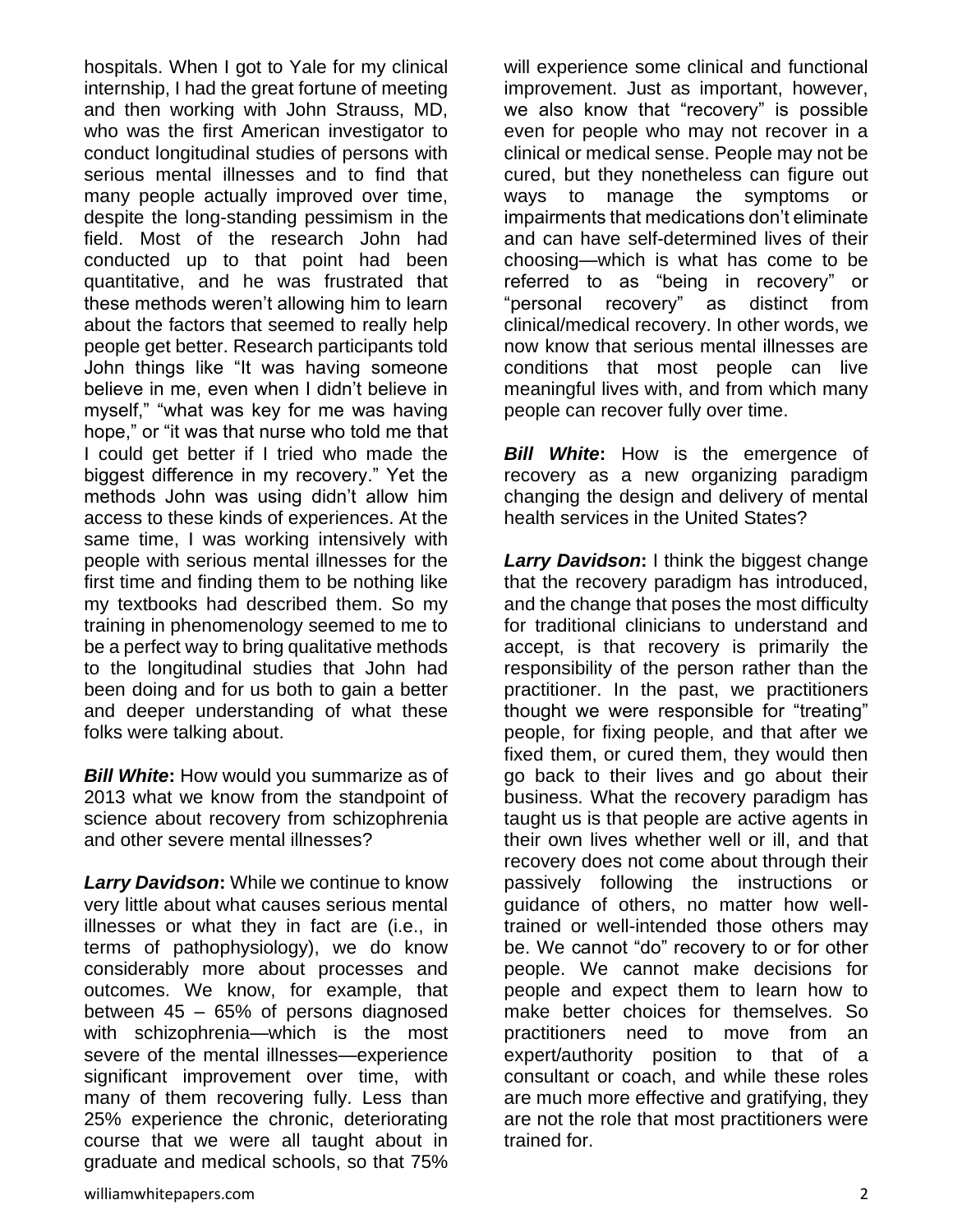*Bill White***:** What have you found to be the major sources of resistance to the emergence of recovery as an organizing concept?

*Larry Davidson***:** In addition to needing to cede power and authority over the person's life back to the person him or herself, the other major sources of resistance seem to stem from the discriminatory attitude our respective disciplines, or the field as a whole, has had toward persons with serious mental illnesses. Pat Deegan has described this attitude as one of "mentalism," as it parallels other "isms" like racism and sexism, and other forms of prejudice. Practitioners have a hard time believing that persons with serious mental illnesses can still be competent, intelligent, mature adults. They have a hard time viewing people with serious mental illnesses as worthy of love and capable of loving others. It's as if accepting that people with psychotic disorders are still human beings—with all of the rights to respect, dignity, and autonomy that come with that —poses some fundamental challenge to how people understand the meaning of their own lives. If this person can be irrational, can talk nonsense (either by not making sense or by describing experiences I and others don't typically have, like hearing voices), and cannot seem to complete school or hold down a respectable job, and if he or she is still worthy of dignity and respect, then what do I work so hard for? It seems like in some ways, persons with serious mental illnesses may be one of the few remaining groups of people who it is acceptable to look down on in order to feel good about ourselves. We can no longer discriminate against people of different races or sexual orientations, and we can no longer discriminate against women, even though of course we still do. But it can be very difficult for practitioners to understand that we have, and continue to, discriminate against persons with serious mental illnesses in the same way. And because practitioners seldom have the opportunity to see people recover over time, they remain skeptical of the possibility of recovery, not believing that you can lead a normal life while still having a

mental illness. But this, too, is changing, as more practitioners see more and more people in recovery, and as more people in recovery become visible role models.

*Bill White:* We have often discussed that the mental health field has held out the promise of partial recovery but until recently lacked the concept of full recovery, whereas the addictions field extolled full recovery but has had no concept of partial recovery. Could you elaborate on this comparison and its effects?

*Larry Davidson***:** Yes, this is very consistent with what I was just saying about discrimination. While folks in the addiction field thought that you have to recover completely and be totally abstinent in order to no longer have an addiction, folks on the mental health side were being taught that full recovery was impossible. People might show some improvements in some aspects of their lives, fewer symptoms perhaps, but the belief that "once a schizophrenic, always a schizophrenic" was handed down from Emil Kraepelin back in 1904 and was unquestioned until very recently. In fact, when John Strauss first starting publishing his studies, which showed that many people with schizophrenia recovered over time, one of the main criticisms launched against his research was that these people must have been misdiagnosed to begin with because "we know that people with schizophrenia can't recover." This has been an incredibly damaging, as well as untrue, belief that led to people wasting their lives away in overcrowded custodial institutions and to generations of practitioners telling people, and their families, that they would never recover and should give up all hope for having a decent life. While many people got better despite these devastating predictions, and outside of the treatment system, many others believed these pronouncements, which tragically became self-fulfilling prophecies.

What is interesting about the difference between mental health and addictions is that it may turn out not to be a real difference after all. The belief that only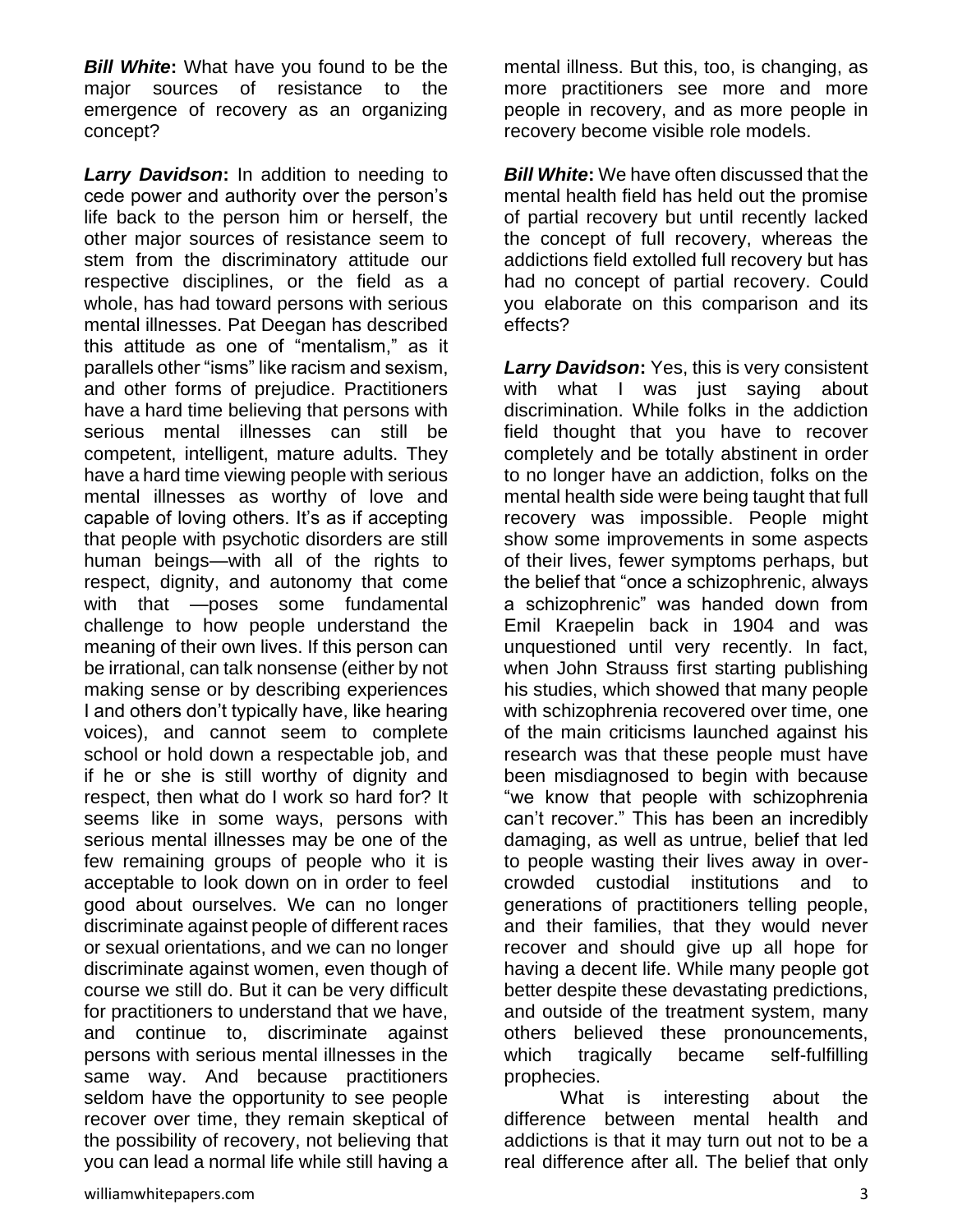total abstinence can qualify as "recovery" reflects a similar belief that "once an addict, always an addict." It is because of such a deeply-entrenched belief that many people believe that someone who was once addicted to alcohol will never be able to drink again without becoming re-addicted. This is a belief that is equally *not* supported by the research evidence, even though it remains a tenet of the 12-step fellowship. In both cases, hard and fast, black and white, distinctions were drawn between "the mentally ill" or "the addicted" on the one hand, and "normal" people on the other, when in reality it is a matter of degree on a continuum and an ever evolving picture. People can have more or less severe a mental illness and a more or less severe addiction, depending on a number of factors (only a few of which we actually know), and likewise, there can be many different degrees and types of recovery. While the two fields may be coming at it from opposite ends of the spectrum, they are finally converging on an understanding that behavioral health conditions are things that happen to normal people (i.e., all of us) and from which many different forms of recovery are possible. In both cases, we are faced with overthrowing the destructive legacy of believing that either a mental illness or an addiction can define who a person is and will be for the remainder of his or her life.

*Bill White*: You have suggested for many years that recovery could be a bridge to help integrate mental health and addiction treatment services. What common ground does use of the recovery concept create?

*Larry Davidson***:** I guess I was anticipating this next question in my last answer. What I have argued is that as long as the two fields focus on the nature of the pathology in question, they will remain distinct and separate from each other. There are important ways in which addictions are different from mental illnesses in terms of their disruptive effects in people's lives. But when we turn our attention to processes of recovery, the number of commonalities and parallels vastly overshadows these

differences. In this way, recovery and the requirements of recovery-oriented care (e.g., being strength-based, personcentered, etc.) provide a bridge for integrating the two fields that has been missing as long as efforts focused on diagnoses and disorders. And that is because the people battling back from these conditions are much more alike than different from each other, as are their paths for healing. The "common factors" (to borrow a term from the field of psychotherapy research) such as hope, resilience, courage, determination, social support, and valued social roles—the various components of recovery capital—matter to all people, regardless of their particular health conditions. We can much more readily join forces and integrate our efforts, especially for people who experience both conditions, when we focus on these basic human processes as the foundation for any efforts in addressing the specific disorders.

*Bill White*: How would you critique the present state of integration of mental health and addiction services in the U.S.?

*Larry Davidson***:** Outside of a few innovative systems, I don't know that much progress has been made in integration thus far. Most of the states I have been working with recently are just beginning the process of integration, and are facing considerable challenges. In some states, the mental health systems are embracing recovery and the addiction systems are not even aware of the new meaning of the term, while in other states, the opposite is true. It is hard to find a system in which the two fields are converging around this new paradigm, with the exception of the State of Connecticut and the City of Philadelphia. I am hopeful that health care reform will bring these fields together, along with integrating them with primary care. It is time that all of these various subfields were brought together under health care broadly defined, as long as primary care learns from behavioral health as well as vice versa.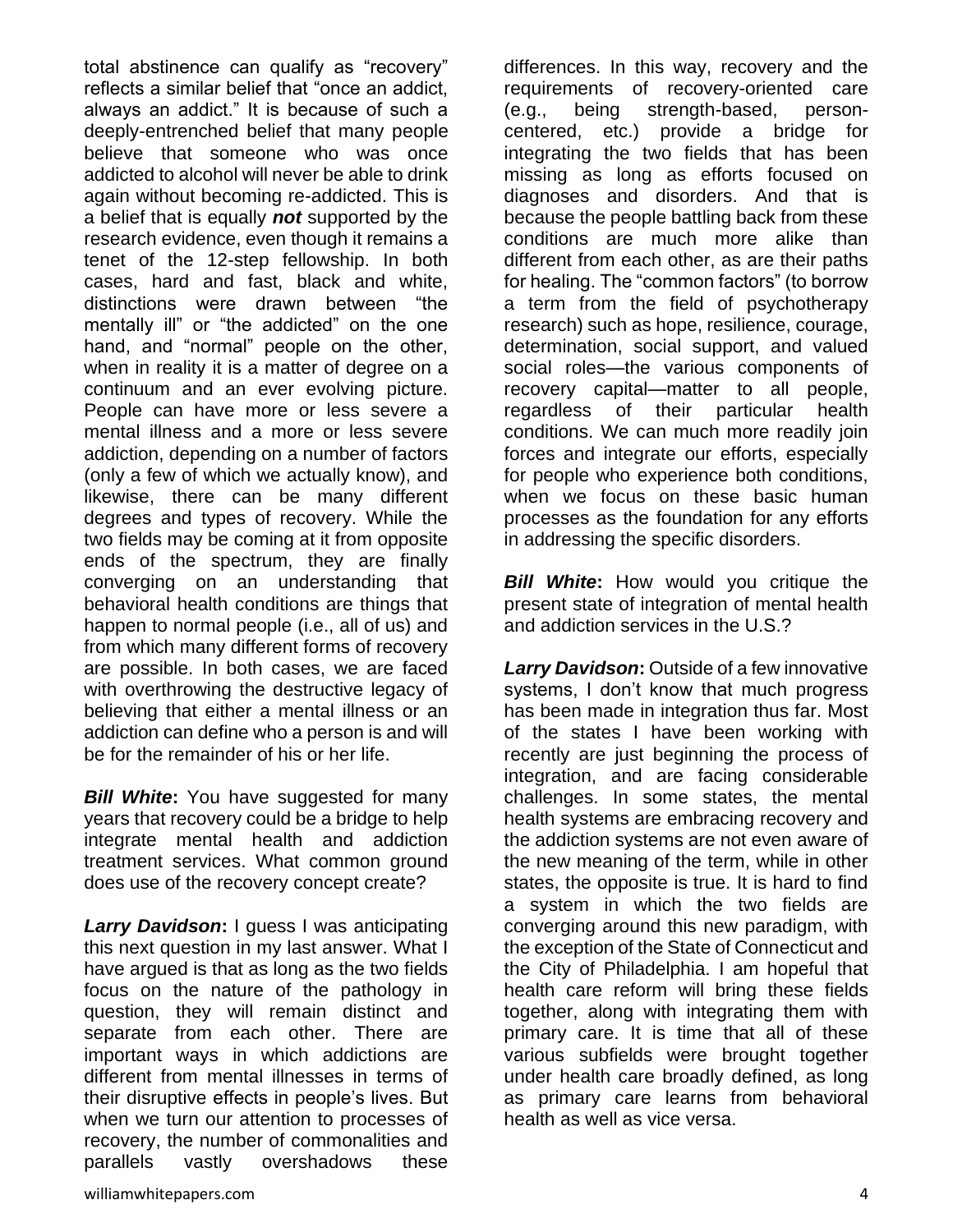*Bill White***:** What do you see as the most important next step toward such integration?

*Larry Davidson***:** In addition to health care reform, which is now moving ahead with some momentum, I look to the U.S. Substance Abuse and Mental Health Services Administration to better coordinate, if not more fully integrate, the work of two of its centers: the Center for Mental Health Services (CMHS) and the Center for Substance Abuse Treatment (CSAT). Each Center has its own history and its own perspective, but if the notion of an integrated "behavioral health" approach is to replace these two historical silos, more work needs to go on at the federal level first before such expectations can be placed on the states. For example, CSAT has promoted the notion of "recovery-oriented systems of care" (ROSC, which we first introduced in Connecticut in 2002), but they have promoted this concept as relevant to substance use services only, leaving the mental health component of the system untouched and unintegrated. At the same time, CMHS funded about ten mental health state transformation infrastructure grants that would only fund infrastructure changes for mental health services, not addiction services. SAMHSA needs to lead by example by bringing the two fields together at the federal level.

*Bill White***:** You have served as a senior policy consultant to the two most iconic recovery-oriented systems of care in the U.S.: the State of Connecticut and the City of Philadelphia. In your view, what has made these two systems of care so special?

*Larry Davidson***:** Leadership has certainly been key. Tom Kirk, Commissioner in Connecticut from 1999 to 2009, had a very clear vision of the kind of service system he thought persons with behavioral health disorders deserved even before the President's New Freedom Commission on Mental Health released its report or the new addiction recovery movement had gathered much momentum. And it was the same kind of system that he and his loved ones would want for their own care. To this day, Tom still claims not to understand how anyone could expect anything less for the folks relying on public sector care. He brought his commitment to this vision, and a belief in the power of the recovery community, to his job as Commissioner, and that made a huge difference. A hallmark of the Connecticut approach was to involve the recovery community early and throughout the system transformation process, from the initial drafting of a slate of common values and principles that both the mental health and addiction recovery communities could agree on, to the development and funding of peer recovery support services and the involvement of service users and family members in quality improvement and outcomes monitoring.

As you know, Arthur Evans was the Deputy Commissioner under Tom who was responsible for the recovery initiative in Connecticut from 2000-2004, when he left to become the Director of Behavioral Health for the City of Philadelphia. Arthur has led the Philadelphia transformation process in the same participatory and inclusive way, with the recovery community playing a prominent role in articulating the vision and guiding the process along with practitioners, family members, and community stakeholders. The Philadelphia process has been somewhat different from Connecticut's, in that it started a bit later and could build on both the New Freedom Commission on Mental Health and the growth of recovery support services funded by CSAT. Also, given Arthur's interest in evidence-based practice and professional education, the Philadelphia transformation has paid more attention to clinical care and the ways in which clinical practice needs to change to be recovery and resilience-oriented. Practitioners were primarily skeptical and reluctant to change their own practices early on in the Connecticut process, but have been extremely innovative in Philadelphia. In both cases, though, it has been a matter of the combination of visionary and charismatic leadership from the top down with extensive grassroots involvement of the recovery community from the bottom up.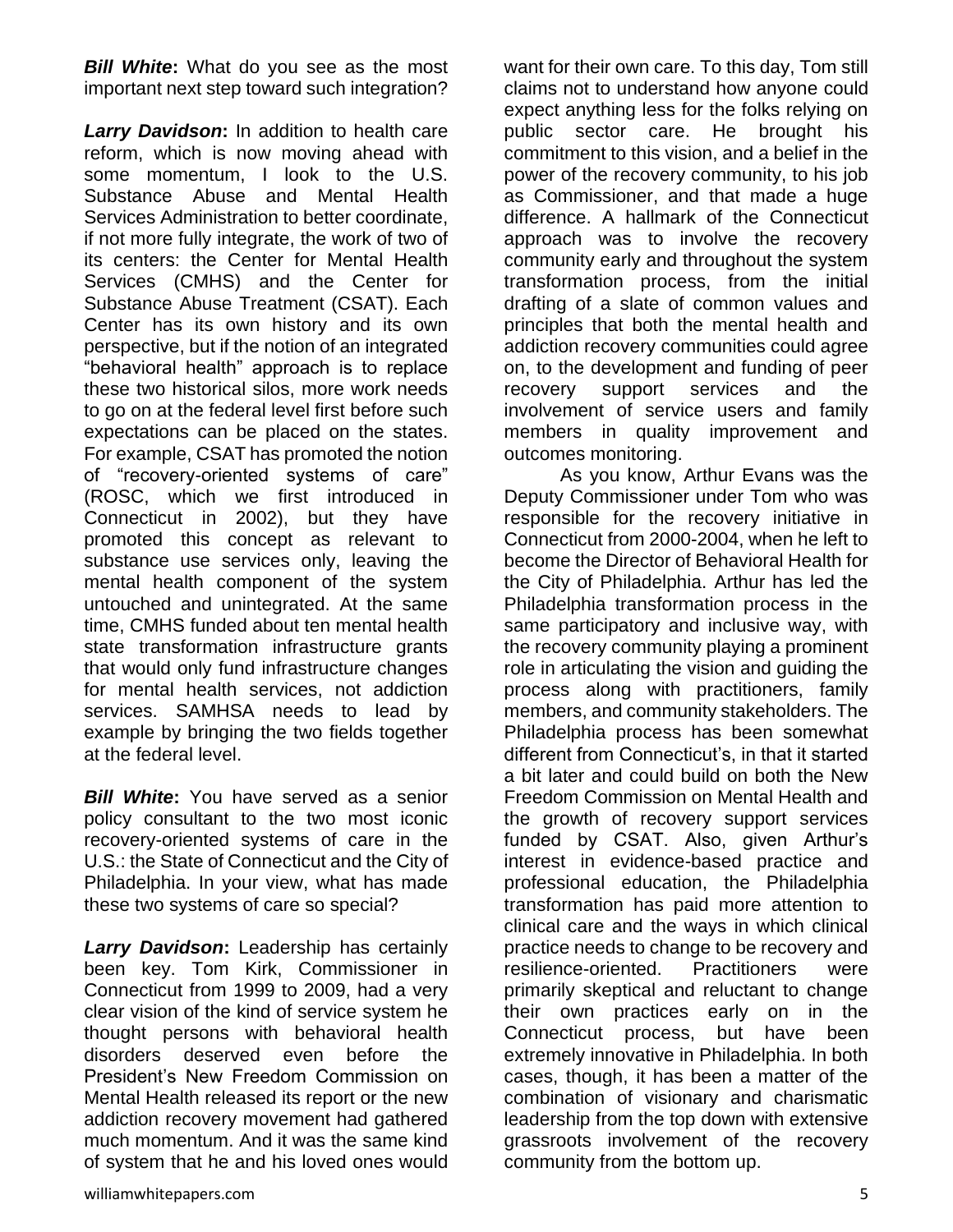**Bill White:** What lessons have you drawn from your work helping facilitate the development of recovery-focused systems of care?

**Larry Davidson:** I always come back to the need for persons in recovery to play leadership roles at the top and throughout the system of care. Most often, system leaders who are looking to transform their system to a recovery orientation bring their old habits with them, meaning they initially view the transformation process as one that they must lead and in which persons with behavioral health conditions are expected to play a passive and subordinate role. While leadership from the top is obviously important, it is equally important that that leadership recognize the transformative value of inviting and including the recovery community to be intimately involved. In the language of the New Freedom Commission, there is no way to achieve a "consumer- and family-driven system of care" without consumers and families driving the process itself. Just like with recovery, you can't wait until some mythic time "later" when you'll be "ready" for consumer and family input. But persuading system leaders that the people they are accustomed to "treating," accustomed to viewing as "mental patients" or "addicts," are actually the ones with the best ideas of how to improve the system has been difficult. So the main lesson I have learned, I think, is the unfortunate one that addressing and eliminating stigma and discrimination are really the most important and essential challenges that have to be tackled before much other progress will be made. In fact, once those issues are adequately addressed, the rest of the work follows relatively smoothly.

**Bill White:** You have conducted reviews of the scientific evidence on peer-based recovery support services that have become such a visible component of efforts to create recovery-oriented systems of care. What conclusions can be drawn from your reviews of studies on peer recovery support services?

*Larry Davidson***:** More research has been done thus far on the mental health side, but I'm confident that the addiction recovery research getting underway will find similar results. Thus far, we know that peer staff can deliver conventional mental health services as effectively as non-peers performing the same functions (e.g., case management). In addition, we know that peer support has been associated with a decreased use of hospital days and emergency room visits and improvements in a range of outcomes, particularly in quality of life domains, as well as enhanced care processes, including people taking on a more active role in their care and self-care and finding care to be more culturally responsive and collaborative. On the addiction side, thus far recovery support services have been associated with decreased systems' use of high-cost, acute care services and improved client outcomes in terms of both sustained abstinence and quality of life domains. We don't know yet what precisely are the "active ingredients" of peer support, but we still don't know that in terms of clinical care either, and that has been researched for 50 years.

*Bill White:* ROSC efforts extoll the value of person-centered care and the importance of personal choices. How can this be reconciled with the increased role of external coercion in bringing people with substance use and/or mental health disorders into treatment?

*Larry Davidson***:** I'm not aware of an increase in coercion in mental health in the recent past. In fact, since the 1999 Dodd-Lieberman restraint and seclusion legislation was passed, there has been a significant decrease in the use of coercive measures within mental health settings. There may still be the same degree of coercion in getting people into care, but that will likely only change once we have recovery-oriented services to engage them. In any case, it seems to me that health care reform pushes back against coercion by stressing the importance of person-centered health care homes that are collaborative and incorporate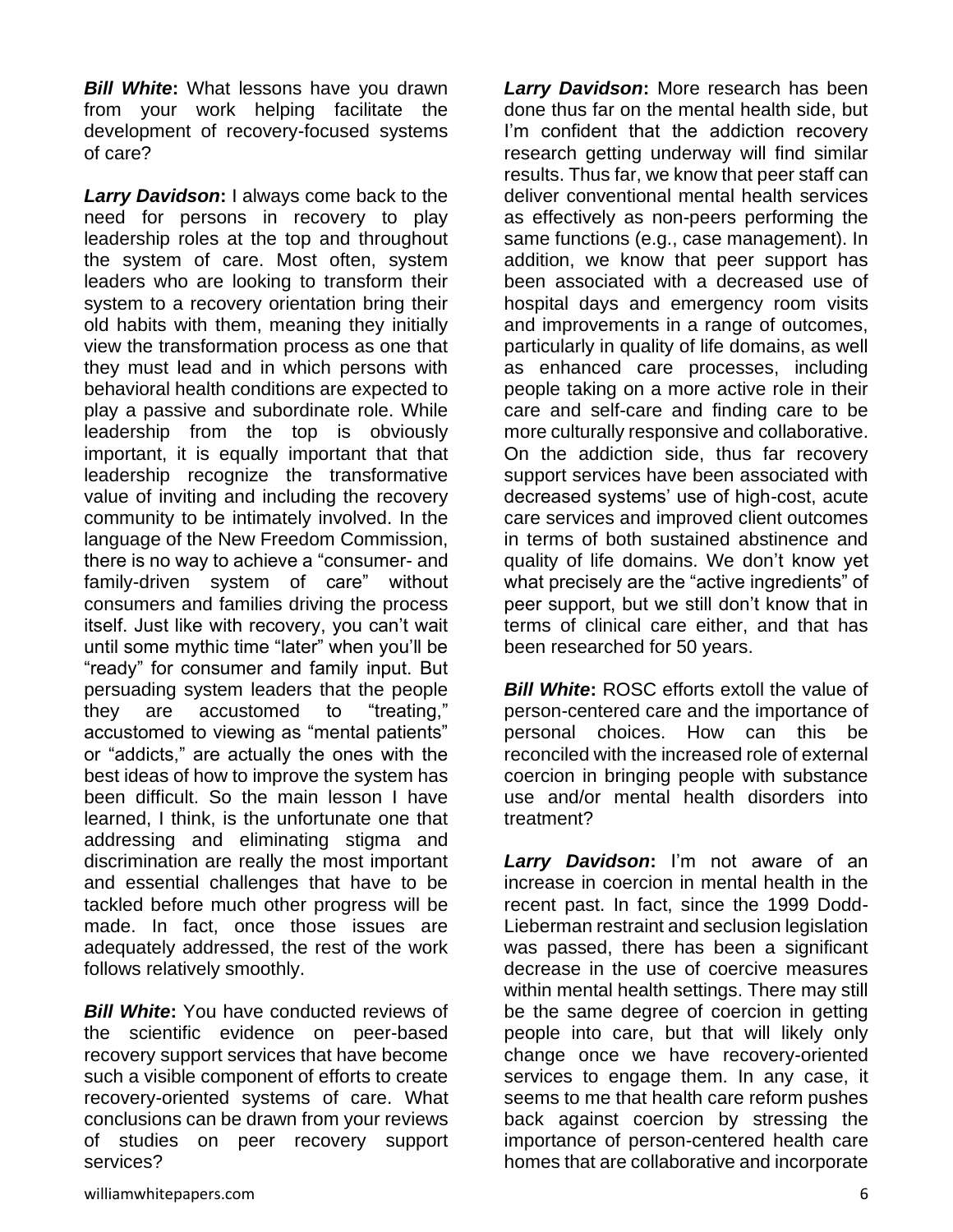shared-decision making. I also am an eternal optimist, so I'm always seeing the half of the glass that is full. In this case, choice and the incorporation of recovery support services are important components of health care reform and should fare well over at least the next 4 years.

*Bill White***:** You have published a couple of hundred articles in peer-reviewed journals, and you have been a popular speaker on the professional conference lecture circuit for almost 20 years. Have these been effective forums to influence the quality of behavioral health care?

*Larry Davidson***:** I know that the research literature suggests that conference and other one-time presentations are limited in their impact, but I've been heartened by the changes I have seen over the last 20 years in behavioral health and would like to think that I've played some role in that. Culture change happens in often invisible ways, or behind the scenes, and presentations and conferences seem to be important components of such change. In terms of the 200+ peer-reviewed articles, they reach a smaller, but presumably influential, community of policymakers as well as fellow academics.

*Bill White***:** As you look back over your career to date, what activities stand out as most important and most gratifying to you?

*Larry Davidson***:** Drafting the first Commissioner's Policy on developing a recovery-oriented system of care in 2001 in Connecticut was probably the first opportunity that I had to see the recovery vision that had been developing slowly since the 1970s be put into policy and then practice. That was enormously gratifying, to see research and advocacy result in actual and substantial changes in people's everyday lives. More recently, visiting different communities around the U.S. and other countries, and seeing how far this vision of recovery has come toward being realized has also been very meaningful. I am fond of pointing out how when I came into

the field in the 1980s, CPS was a term that was used all of the time in mental health settings as shorthand for "chronic paranoid schizophrenic." Now that term, which is still used almost as frequently—and may even be used to refer to the same person—is shorthand for "certified peer specialist." While we still have a long way to go, I think that shift captures for me the degree of change we've already seen in the field, and that is a really wonderful way to capture what has been gratifying to me.

*Bill White:* Is there a particular goal that will be the focus of your future work in the field?

*Larry Davidson***:** I am primarily focused on two areas that still need a lot of work. The first is what to do once you have developed a person-centered recovery plan with someone. You have identified strengths to build on and goals to pursue, but how do you best support the person in his or her going from point A to point B? We need more tools and we need a better understanding of what gets in the way and what kinds of resources and strategies are needed to overcome the barriers posed by mental illnesses and addictions. We've looked at the occupational therapy concept of "activity analysis" to help with this, but it needs to be adapted and expanded for use in behavioral health along with existing and yet-to-be-developed clinical skills. The second is the nature of helping and healing relationships. While we know something about the so-called "common factors" underlying psychotherapeutic relationships—factors like empathy, positive regard, and active listening—there is still a lot we do not know in terms of how to teach people how to cultivate such relationships and how to refashion these relationships to be more fully recovery-oriented. For example, I was trained to leave my work at the office at the end of the day so that I could have a gratifying personal life and not "burn out." This view was based on the premise that I could, and would, curtail my emotional response to my patients' suffering by viewing them as "schizophrenics" and "borderlines" (i.e., fundamentally different from me). We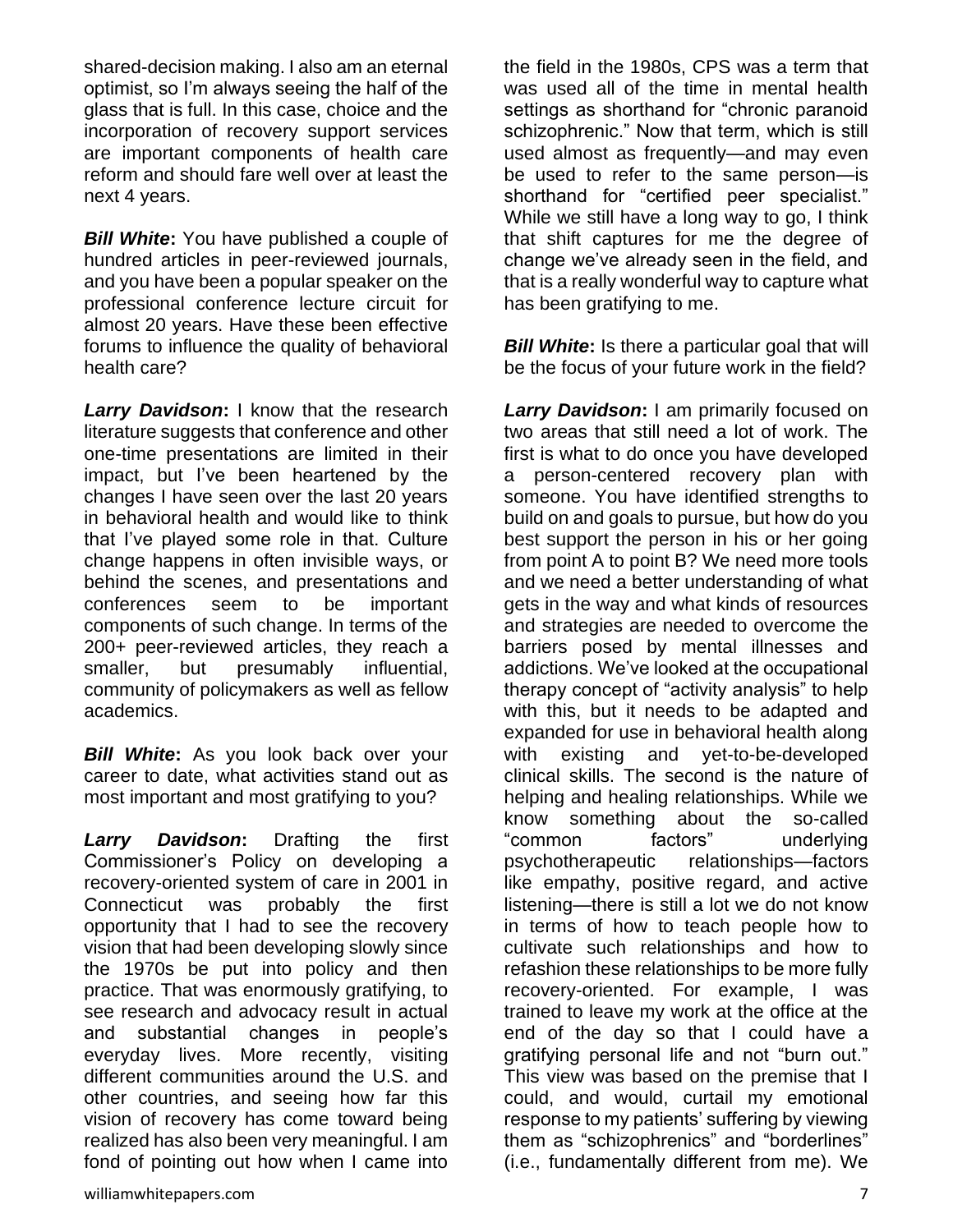can no longer afford the luxury of such a defense in recovery-oriented practice, and this leaves us without ready-made ways to deal with the secondary or vicarious trauma that is part and parcel of this work when it is carried out in recovery-oriented ways. I hope to make some progress in developing new models for these relationships that allow for reciprocity and yet also allow for practitioners to preserve their own well-being and personal lives while they do this work.

*Bill White***:** Larry, thank you for taking this time to share your experience and thoughts on these important issues.

*Larry Davidson***:** It's been my pleasure. I feel very honored to have been included.

**Acknowledgement:** Support for this interview series is provided by the Great Lakes Addiction Technology Transfer Center (ATTC) through a cooperative agreement from the Substance Abuse and Mental Health Services Administration's (SAMHSA) Center for Substance Abuse Treatment (CSAT). The opinions expressed herein are the view of the authors and do not reflect the official position of the Department of Health and Human Services (DHHS), SAMHSA, or CSAT.

#### **Selected Publications**

- Bedregal, L.; O'Connell, M.J.; & Davidson, L.: The Recovery Knowledge Inventory: Assessment of mental health staff knowledge and attitudes about recovery. *Psychiatric Rehabilitation Journal*, 2006, 30(2), 96-103.
- Bellamy, C.D.; Rowe, M.; Benedict, P.; & Davidson, L.: Giving back and getting something back: The role of mutual aid groups for individuals in recovery from incarceration, addiction, and mental illness. *Journal of Groups in Addiction & Recovery,* 2012, 7:223–236.
- Borg, M. & Davidson, L.: The nature of recovery as lived in everyday experience. *Journal of Mental Health*, 2008, 17(2): 129-140.
- Borg, M.; Sells, D.; Topor, A.; Mezzina, R.;

Marin, I.; & Davidson, L.: What makes a house a home? Perspectives of people in recovery from psychosis. *American Journal of Psychiatric Rehabilitation,*  2005, 8(3): 243-256.

- Chinman, M.; Rosenheck, R.; Lam, J.A.; & Davidson, L.: Comparing consumer and non-consumer provided case management services for homeless persons with serious mental illness. *The Journal of Nervous and Mental Disease*, 2000, 188: 446-453.
- Chinman, M.J.; Young, A.S.; Hassell, J.; & Davidson, L.: Toward the implementation of mental health consumer provider services. *Journal of Behavioral Health Services and Research,* 2006, 33(2): 176-195*.*
- Davidson, L.: *Living Outside mental illness: Qualitative studies of recovery in schizophrenia*. New York: New York University Press, 2003.
- Davidson, L.: 'Recovery' as a response to oppressive social structures. *Chronic Illness,* 2008, 4: 305-306.
- Davidson, L.: Us and them. *Psychiatric Services*, 2001, 52: 1579-1580.
- Davidson, L.: Recovery from psychosis: What's love got to do with it? *Psychosis*, 2011, 3(2): 105-114.
- Davidson, L.: Use of coercion in recoveryoriented care: Staying vigilant. *Psychiatric Services*, 2012, 63(8): 834.
- Davidson, L.; Andres-Hyman, R.; Tondora, J.; Fry, J.; & Kirk, T.: From "Double Trouble" to "Dual Recovery": Integrating models of recovery in addiction and mental health. *Journal of Dual Diagnosis*, 2008, 4(3): 273-290.
- Davidson, L.; Bellamy, C.; Guy, K.; & Miller, R.: Peer support among persons with severe mental illnesses: A review of evidence and experience. *World Psychiatry*, 2012, 11(2): 123-128.
- Davidson, L.; Borg, M.; Marin, I.; Topor, A.; Mezzina, R.; & Sells, D.: Processes of recovery in psychosis: Findings from a multi-national study. *American Journal of Psychiatric Rehabilitation,* 2005, 8(3): 177-201.
- Davidson, L.; Chinman, M.; Sells, D.; & Rowe, M.: Peer support among adults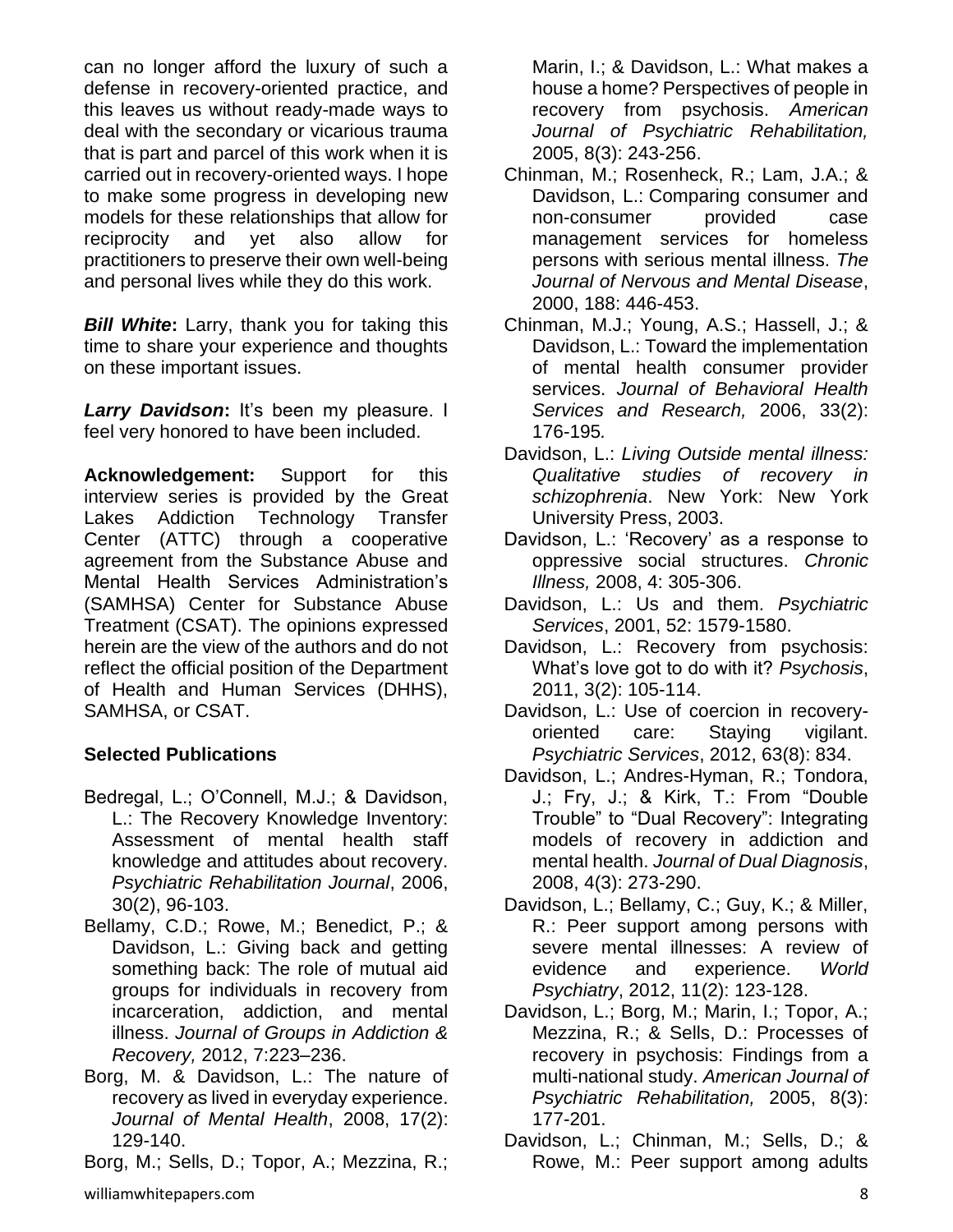with serious mental illness: A report from the field. *Schizophrenia Bulletin,* 2006, 32: 443-450.

- Davidson, L.; Flanagan, E.; & Styron, T.: Designing policies to foster the community inclusion of people in recovery. In Ryan, P.; Ramon, S.; & Greacen, T. (Eds.), *Empowerment, lifelong learning, and recovery in mental health: Towards a new paradigm*. London: Palgrave Macmillan, 2012, pp. 85-98.
- Davidson, L.; Harding, C.M.; & Spaniol, L.: *Recovery from severe mental illnesses: Research evidence and implications for practice*. *Volume 1.* Boston, MA: Center for Psychiatric Rehabilitation of Boston University, 2005.
- Davidson, L.; Harding, C.M.; & Spaniol, L.: *Recovery from severe mental illnesses: Research evidence and implications for practice*. *Volume 2.* Boston, MA: Center for Psychiatric Rehabilitation of Boston University, 2006.
- Davidson, L.; Kirk, T.; Rockholz, P.; Tondora, J.; O'Connell, M.J.; & Evans, A.C.: Creating a recovery-oriented system of behavioral health care: Moving from concept to reality. *Psychiatric Rehabilitation Journal,* 2007, 31(1): 23- 31.
- Davidson, L.; Lawless, M.R.S.; & Leary, F.: Concepts of recovery in mental illness: Competing or complimentary? *Current Opinion in Psychiatry,* 2005, 18: 664-667.
- Davidson, L.; Miller, R.; & Flanagan, E.: What's in it for me? The utility of psychiatric treatments from the perspective of the person in recovery. *Epidemiologia e Psichiatria Sociale*, 2008, 16(3): 177-181.
- Davidson, L.; O'Connell, M.; Tondora, J.; Staeheli, M.R.; & Evans, A.C.: Recovery in serious mental illness: A new wine or just a new bottle? *Professional Psychology: Research and Practice,*  2005, 36(5): 480-487.
- Davidson, L.; O'Connell, M.; Tondora, J.; Staeheli, M.R.; & Evans, A.C.: Recovery in serious mental illness: Paradigm shift or shibboleth? In Davidson, L.;

Harding, C.M.; & Spaniol, L. (eds.), *Recovery from severe mental illnesses: Research evidence and implications for practice*. *Volume 1.* Boston, MA: Center for Psychiatric Rehabilitation of Boston University, 2005, pp. 5-26.

- Davidson, L.; O'Connell, M.J.; Tondora, J.; Styron, T.; & Kangas, K.: The top ten concerns about recovery encountered in mental health system transformation. *Psychiatric Services,* 2006, 57(5): 640- 645.
- Davidson, L.; Rakfeldt, J.; & Strauss, J.S.: *The roots of the recovery movement: Lessons learned*. London: Wiley-Blackwell, 2010.
- Davidson, L. & Ridgway, P.: The Community Support Movement and its demise. In Rowe, M.; Lawless, M.; Freeman, R.; Thompson, K.; & Davidson, L. (Eds.). *Classics of community psychiatry*. New York: Oxford University Press, 2009.
- Davidson, L.; Ridgway, P.; Schmutte, T.; & O'Connell, M.: Purposes and goals of service user involvement in mental health research. In Wallcraft, J.; Amering, M.; & Schrank, B. (Eds.), *Handbook of service user involvement in mental health research*. London: Wiley, 2009, pp. 87- 98.
- Davidson, L.; Ridgway, P.; Wieland, M.; & O'Connell, M. A capabilities approach to mental health transformation: A conceptual framework for the recovery era. *Canadian Journal of Community Mental Health,* 2009, 28(2): 35-46.
- Davidson, L. & Roe, D.: Recovery from versus recovery in serious mental illness: One strategy for lessening confusion plaguing recovery. *Journal of Mental Health,* 2007, 16(4): 1-12.
- Davidson, L.; Sells, D.; Sangster, S.; & O'Connell, M.J.: Qualitative studies of recovery: What can we learn from the person? In Ralph, R. & Corrigan, P. (Eds.), *Recovery in mental illness: Broadening our understanding of wellness*. Washington, D.C.: American Psychological Association, 2004, pp. 147-170.
- Davidson, L.; Tondora, J.; & O'Connell, M.J.: How to recognize a recovery-oriented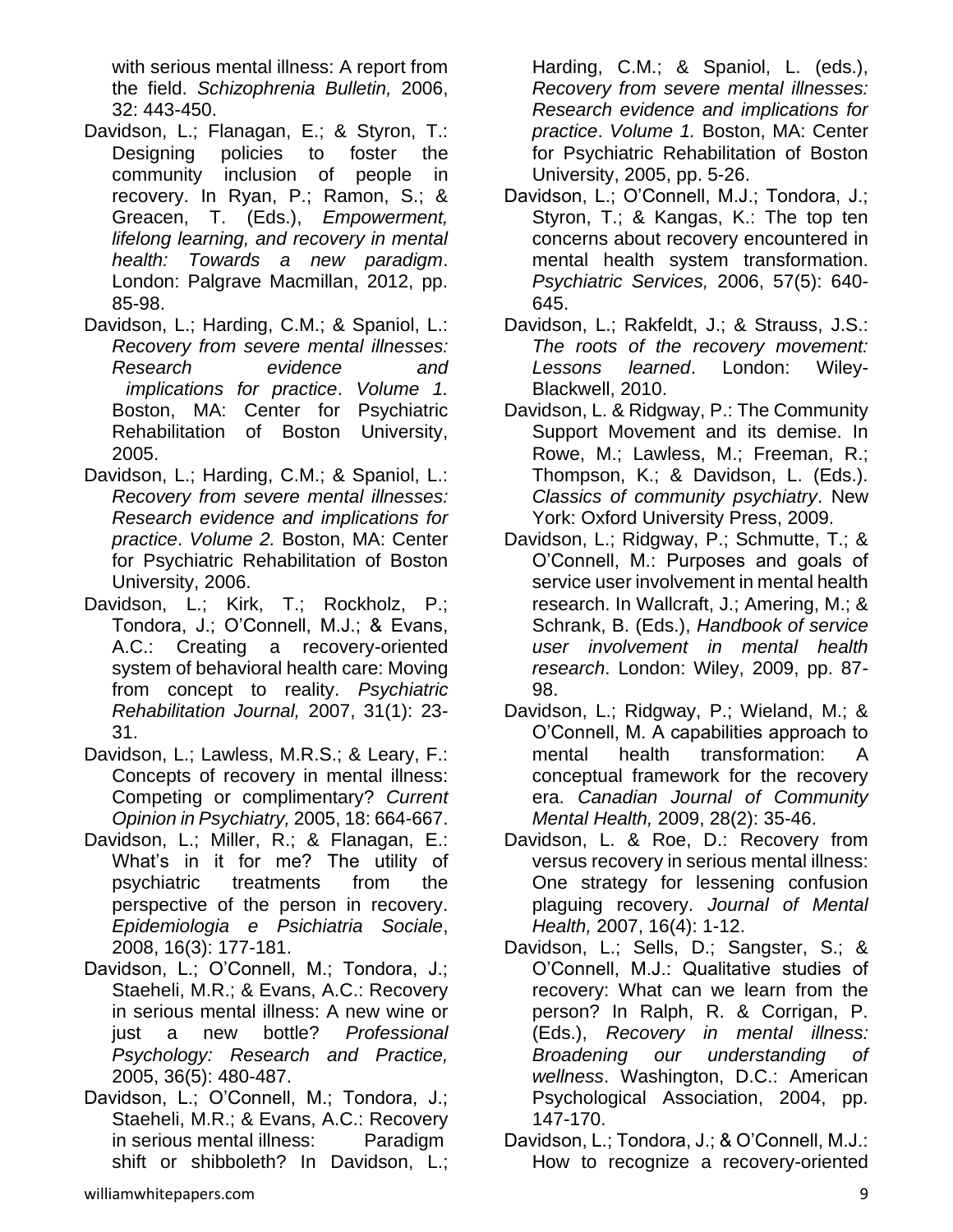practice. World Association for Psychosocial Rehabilitation (WAPR) *Bulletin*, 2010, 26/27, 17-19.

- Davidson, L.; Tondora, J.; O'Connell, M.J.; Lawless, M.S.; & Rowe, M.: *A practical guide to recovery-oriented practice: Tools for transforming mental health care.* New York: Oxford University Press, 2009.
- Davidson, L.; Tondora, J.; & Ridgway, P.: Life is not an "outcome": Reflections on recovery as an outcome and as a process. *American Journal of Psychiatric Rehabilitation,* 2010, 13(1): 1-8.
- Davidson, L.; Tondora, J.S.; Staeheli, M.R.; O'Connell, M.J.; Frey, J.; & Chinman, M.J.: Recovery guides: An emerging model of community-based care for adults with psychiatric disabilities. In Lightburn, A. & Sessions, P. (Eds.), *Community based clinical practice*. London: Oxford University Press, 2006, pp. 476-501.
- Davidson, L; Weingarten, R.; Steiner, J.; Stayner, D.; & Hoge, M.: Integrating prosumers into clinical settings. In Mowbray, C.T.; Moxley, D.P.; Jasper, C.A.; & Howell, L.L. (Eds.), *Consumers as providers in psychiatric rehabilitation*. Columbia, MD.: International Association for Psychosocial Rehabilitation Services, 1997, pp. 437-455.
- Davidson, L. & White, W. The concept of recovery as an organizing principle for integrating mental health and addiction services. *Journal of Behavioral Health Services and Research, 2*007, 34: 109- 120.
- Davidson, L.; White, W.; Sells, D.; Schmutte, T.; O'Connell, M.; Bellamy, C.; & Rowe, M. Enabling or engaging? The role of recovery support services in addiction recovery. *Alcoholism Treatment Quarterly*, 2010, 28(4): 391-416.
- Kidd, S.A.; George, L.; O'Connell, M.; Sylvestre, J.; Kirkpatrick, H.; Browne, G.; Odueyungbo, A.; & Davidson, L. Recovery-oriented service provision and clinical outcomes in Assertive Community Treatment. *Psychiatric Rehabilitation Journal,* 2010, 34(3): 194– 201*.*
- Le Boutillier, C.; Leamy, M.; Bird, V.J.; Davidson, L.; Williams, J.; & Slade, M.: What does recovery mean in practice? A qualitative analysis of international recovery-oriented practice guidance. *Psychiatric Services*, 2011, 62:1470- 1476.
- Marin, I.; Mezzina, R.; Borg, M.; Topor, A.; Lawless, M.S.; Sells, D.; & Davidson, L.: The person's role in recovery. *American Journal of Psychiatric Rehabilitation,*  2005, 8(3): 223-242.
- Mezzina, R.; Borg, M.; Marin, I.; Sells, D.: Topor, A.; & Davidson, L.: From participation to citizenship: How to regain a role, a status, and a life in the process of recovery. *American Journal of Psychiatric Rehabilitation*, 2006, 9(1): 39-62.
- Mezzina, R.; Davidson, L.; Borg, M.; Marin, I.; Topor, A.; & Sells, D.: The social nature of recovery: Discussion and implications for practice. *American Journal of Psychiatric Rehabilitation*, 2006, 9(1): 63-80.
- Mourra, S.; Sledge, W.H.; Lawless, M.S.; Sells, D.; & Davidson, L.: Pushing, patience, and persistence: Characterizing the common experiences of peer support providers. *American Journal of Psychiatric Rehabilitaiton.*
- O'Connell, M.J. & Davidson, L.: Recoveryoriented care and choice. *Psychiatric Services,* 2010, 61(8): 845.
- O'Connell, M.J.; Tondora, J.; Evans, A.C.; Croog, G.; & Davidson, L.: From rhetoric to routine: Assessing recovery-oriented practices in a state mental health and addiction system. *Psychiatric Rehabilitation Journal*, 2005, 28(4): 378- 386.
- Peebles, S.A.; Mabe, P.A.; Davidson, L.; Fricks, L.; Buckley, P.F.; & Fenley, G.: Recovery and systems transformation for schizophrenia. *Psychiatric Clinics of North America*, 2007, 30:567-583.
- Pelletier, J.F.; Davidson, L.; & Roelandt, J.L. Citizenship and recovery for everyone: A global model of public mental health. *International Journal of Mental Health Promotion*, 2009, 11*(*4): 45-53.

Roe, D. & Davidson, L.: Recovery. In